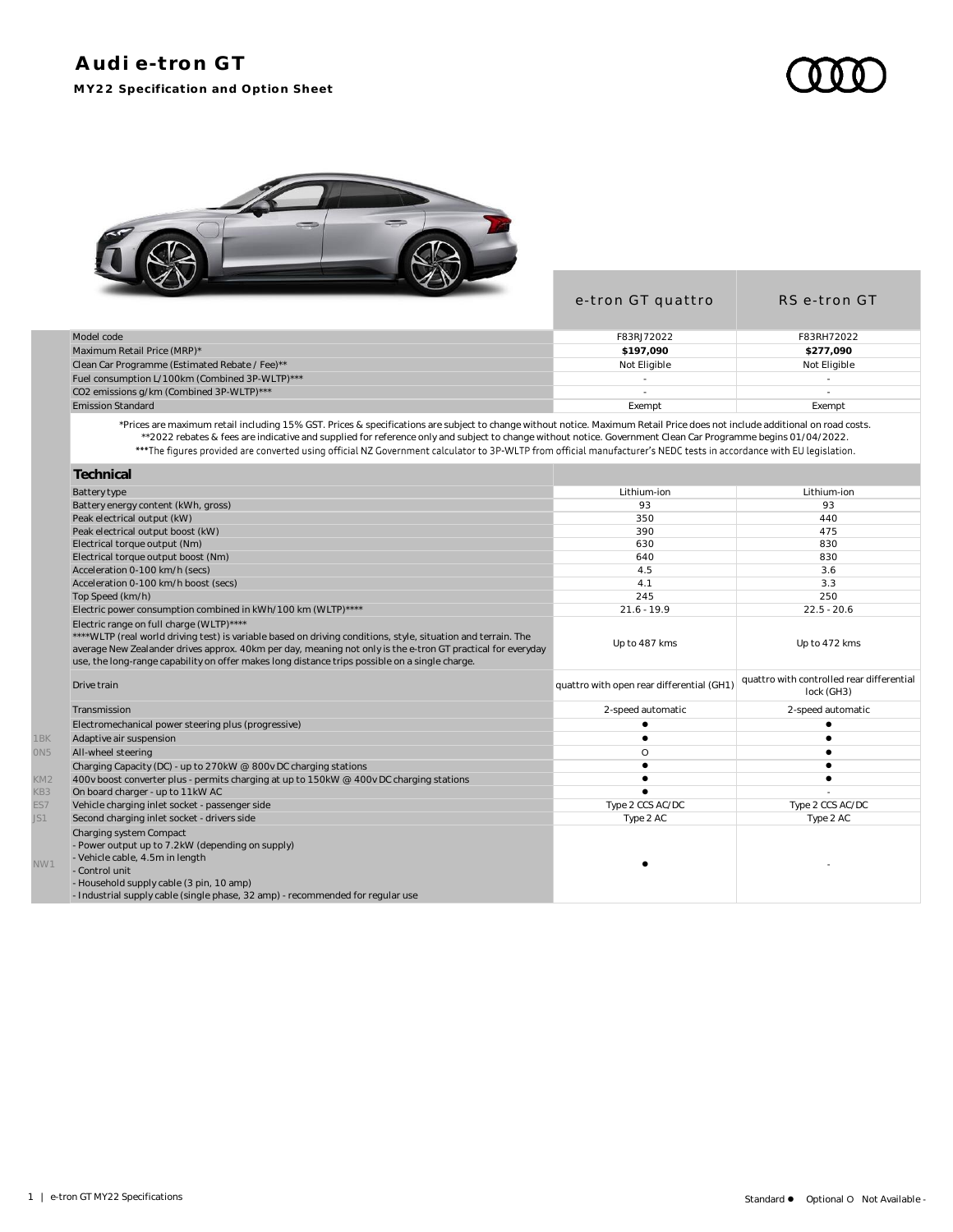

|                                                                                                                                                                                                                                                                                                                                                                                                                             | e-tron GT quattro                                                                  | RS e-tron GT                                                                             |
|-----------------------------------------------------------------------------------------------------------------------------------------------------------------------------------------------------------------------------------------------------------------------------------------------------------------------------------------------------------------------------------------------------------------------------|------------------------------------------------------------------------------------|------------------------------------------------------------------------------------------|
| Model code                                                                                                                                                                                                                                                                                                                                                                                                                  | F83RJ72022                                                                         | F83RH72022                                                                               |
| Maximum Retail Price (MRP)*                                                                                                                                                                                                                                                                                                                                                                                                 | \$197,090                                                                          | \$277,090                                                                                |
| Charging system Connect - networks with a compatible home energy management system<br>- Power output up to 22kW (depending on supply)<br>- Vehicle cable, 7.5m in length<br>- Operating unit with 5" touchscreen<br>- Control unit<br>- Household supply cable (3 pin, 10 amp)<br>NW <sub>2</sub><br>- Industrial supply cable (single phase, 32 amp) - recommended for regular use<br>EH <sub>2</sub><br>- PIN protection. | O                                                                                  |                                                                                          |
| - Software updates (via Wi-FI internet connection)<br>- Integrated power metering<br>- Cost-optimised charging (in conjunction with myAudi)<br>- Blackout protection (in conjunction with compatible home energy management system)<br>- Solar power usage (in conjunction with compatible home energy management system)<br>Mode 3 public charging cable<br>76H                                                            | $\bullet$                                                                          | $\bullet$                                                                                |
| Wall bracket                                                                                                                                                                                                                                                                                                                                                                                                                | $\bullet$                                                                          | $\bullet$                                                                                |
| NJ2<br>Weights - Unladen weight (without driver) / GVM (kg) according to EU                                                                                                                                                                                                                                                                                                                                                 | 2276 / 2840                                                                        | 2347 / 2860                                                                              |
| Axle load limit at front / rear (kg)                                                                                                                                                                                                                                                                                                                                                                                        | 1395 / 1450                                                                        | 1585 / 1450                                                                              |
| Luggage capacity in litres                                                                                                                                                                                                                                                                                                                                                                                                  | 405                                                                                | 350                                                                                      |
| Audi Cover<br>- Audi Warranty - 5 years / 150,000 kms*<br>- Audi Roadside Assist - 5 years / 150,000 kms*<br>- Audi Motoring Plan - 3 years / 150,000 kms*<br>* whichever comes first                                                                                                                                                                                                                                       | $\bullet$                                                                          |                                                                                          |
| 12 Year Anti-Corrosion Warranty                                                                                                                                                                                                                                                                                                                                                                                             | ٠                                                                                  | ٠                                                                                        |
| Battery warranty - 8 years / 160,000km                                                                                                                                                                                                                                                                                                                                                                                      | $\bullet$                                                                          | $\bullet$                                                                                |
| Safety and Security                                                                                                                                                                                                                                                                                                                                                                                                         |                                                                                    |                                                                                          |
| GM4<br>Acoustic Vehicle Alerting System - produces an audible warning outside the vehicle for increasing road safety                                                                                                                                                                                                                                                                                                        | $\bullet$                                                                          |                                                                                          |
| 7AL<br>Anti theft alarm with interior surveillance and vehicle immobiliser                                                                                                                                                                                                                                                                                                                                                  | $\bullet$                                                                          | $\bullet$                                                                                |
| 4UF<br>Driver and front passenger airbag with front passenger airbag deactivation                                                                                                                                                                                                                                                                                                                                           | $\bullet$<br>٠                                                                     | ٠<br>$\bullet$                                                                           |
| 4X4<br>Side airbags in front and rear and curtain airbag system<br>3A1<br>ISOFIX child seat anchorages and top tether for outer rear seats                                                                                                                                                                                                                                                                                  | $\bullet$                                                                          | $\bullet$                                                                                |
| Driver Assistance Systems                                                                                                                                                                                                                                                                                                                                                                                                   |                                                                                    |                                                                                          |
| 8T5<br>Adaptive cruise control with speed limiter, incl. efficiency assist, swerve assist and turn assist                                                                                                                                                                                                                                                                                                                   | ٠                                                                                  | ٠                                                                                        |
| 616<br>Adaptive cruise assist with emergency assist                                                                                                                                                                                                                                                                                                                                                                         | $\bullet$                                                                          | $\bullet$                                                                                |
| Audi Pre Sense Front<br>6K8                                                                                                                                                                                                                                                                                                                                                                                                 | ٠                                                                                  | ٠                                                                                        |
| Lane change assist incl. exit warning system and rear traffic alert<br>7Y1                                                                                                                                                                                                                                                                                                                                                  | $\bullet$                                                                          | $\bullet$                                                                                |
| <b>High Beam Assist</b><br><b>8G1</b>                                                                                                                                                                                                                                                                                                                                                                                       | $\bullet$                                                                          |                                                                                          |
| 9X0<br>Parking aid plus with 360 display                                                                                                                                                                                                                                                                                                                                                                                    | $\bullet$                                                                          | $\bullet$                                                                                |
| KA6<br>360 cameras                                                                                                                                                                                                                                                                                                                                                                                                          | $\bullet$                                                                          | $\bullet$                                                                                |
| JX1<br>Front cross traffic assist                                                                                                                                                                                                                                                                                                                                                                                           |                                                                                    |                                                                                          |
| Exterior                                                                                                                                                                                                                                                                                                                                                                                                                    |                                                                                    |                                                                                          |
| Alloy wheels                                                                                                                                                                                                                                                                                                                                                                                                                | 20" alloy wheels in 5-double-spoke<br>offset style, black, diamond turned<br>(47H) | 21" alloy wheels in 10-spoke trapezoidal<br>module style, black, diamond turned<br>(47J) |
| Tyres - front                                                                                                                                                                                                                                                                                                                                                                                                               | 245/45                                                                             | 265/35                                                                                   |
| Tyres - rear                                                                                                                                                                                                                                                                                                                                                                                                                | 285/40                                                                             | 305/30                                                                                   |
| <b>1G8</b><br>Tyre mobility system<br>1LS/                                                                                                                                                                                                                                                                                                                                                                                  | $\bullet$                                                                          | $\bullet$                                                                                |
| Steel brakes with black brake calipers<br>2EB                                                                                                                                                                                                                                                                                                                                                                               | $\bullet$                                                                          |                                                                                          |
| PC3<br>Steel brakes with tungsten carbide coating and red brake calipers                                                                                                                                                                                                                                                                                                                                                    | O                                                                                  | $\bullet$<br>$\bullet$                                                                   |
| 6XL<br>Exterior mirrors - electrically adjustable, folding, heated, memory function and automatically dimming<br>6FA<br>Exterior mirror housings painted in body colour                                                                                                                                                                                                                                                     | $\bullet$<br>٠                                                                     | ٠                                                                                        |
| 81Y<br>LED headlights                                                                                                                                                                                                                                                                                                                                                                                                       |                                                                                    |                                                                                          |
| <b>NV8</b><br>LED rear lamps with dynamic turn signal                                                                                                                                                                                                                                                                                                                                                                       | $\bullet$                                                                          |                                                                                          |
| Matrix LED headlights with Audi laser light and dynamic light design, dynamic indicators.<br>PXC<br>LED rear lights with dynamic light design and dynamic indicators.                                                                                                                                                                                                                                                       | O                                                                                  | ٠                                                                                        |
| QL5<br>Privacy glass                                                                                                                                                                                                                                                                                                                                                                                                        | ٠                                                                                  | ٠                                                                                        |
| 3FG<br>Panoramic glass sunroof, fixed                                                                                                                                                                                                                                                                                                                                                                                       | ٠                                                                                  | ٠                                                                                        |
| 4ZC<br>Exterior decorative trims in black                                                                                                                                                                                                                                                                                                                                                                                   | ٠                                                                                  | ٠                                                                                        |
| Single frame grille in Hekla Grey<br>6H0                                                                                                                                                                                                                                                                                                                                                                                    | ٠                                                                                  | ٠                                                                                        |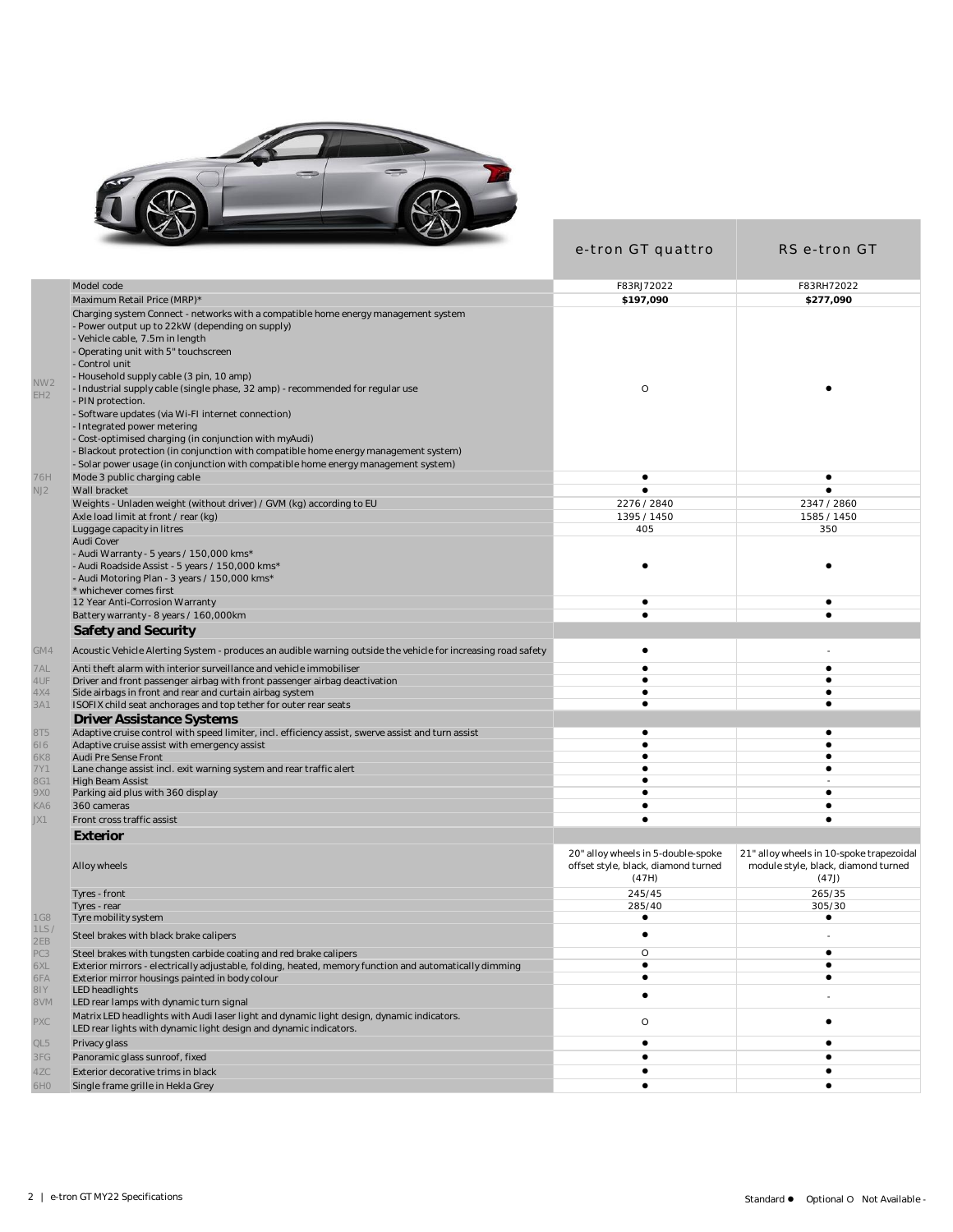

|                                                                                                                                                                                                                   | e-tron GT quattro      | RS e-tron GT   |
|-------------------------------------------------------------------------------------------------------------------------------------------------------------------------------------------------------------------|------------------------|----------------|
| Model code                                                                                                                                                                                                        | F83RJ72022             | F83RH72022     |
| Maximum Retail Price (MRP)*                                                                                                                                                                                       | \$197,090              | \$277,090      |
| <b>Interior</b>                                                                                                                                                                                                   |                        |                |
| QQ2<br>Ambient Lighting Package Plus                                                                                                                                                                              | $\bullet$              | $\bullet$      |
| e-tron sports sound - exterior front and rear speakers, interior speakers. A sophisticated and emotional                                                                                                          |                        |                |
| GM3<br>sound experience, in addition to the acoustic vehicle alerting system.                                                                                                                                     | $\circ$                | $\bullet$      |
| KH5<br>Air Conditioning - 3 zone                                                                                                                                                                                  | $\bullet$              | $\bullet$      |
| Comfort stationary air conditioning. Allows you to set your preferred temperature for the vehicle before you<br>GA <sub>2</sub><br>set off.                                                                       | $\bullet$              | $\bullet$      |
| 9M3<br>Heat pump - uses residual heat of the drivetrain to efficiently warm the vehicle interior.                                                                                                                 | $\bullet$              | $\bullet$      |
| IU1<br>Audi Smartphone Interface (Apple Car Play and Android Auto)                                                                                                                                                | $\bullet$              | $\bullet$      |
| Audi Virtual Cockpit Plus - Fully digital instrument cluster with 12.3" high resolution LCD screen.                                                                                                               | $\bullet$              | $\bullet$      |
| 4L6<br>Auto dimming interior rearview mirror, frameless                                                                                                                                                           | $\bullet$              | $\bullet$      |
| KS1<br>Head-up display                                                                                                                                                                                            | $\bullet$              | $\bullet$      |
| Bluetooth interface - for hands-free mobile phone connectivity and Bluetooth audio streaming (depending on<br>compatibility of mobile phone)                                                                      | $\bullet$              | $\bullet$      |
| 4F2<br>Comfort key with sensor controlled release of the luggage compartment lid                                                                                                                                  | $\bullet$              | $\bullet$      |
| Upholstery                                                                                                                                                                                                        |                        |                |
| - seat centre panel in front seats and outer rear seats, in perforated leather, black with honeycomb pattern in<br>NOQ<br>black.                                                                                  | $\bullet$              |                |
| - seat side bolsters, head restraints, and centre rear seat in fine Nappa leather, black.                                                                                                                         |                        |                |
| Sports seats Pro, front seats, 18-way electric adjustable. Distinctively sporty, with more contoured side<br>Q1J<br>bolsters with pneumatic adjustment of the seat and backrest side bolsters and lumbar support. | $\bullet$              | $\bullet$      |
| 3L4<br>Electric front seats with lumbar support, memory function for driver seat                                                                                                                                  | $\bullet$              | $\bullet$      |
| 4A3<br><b>Heated front seats</b>                                                                                                                                                                                  | $\bullet$              | $\bullet$      |
| 4D3<br>Ventilation for front seats                                                                                                                                                                                | $\bullet$              | $\bullet$      |
| 5KA<br>Three rear seats<br>5MT<br>Decorative inserts in Graphite Grey                                                                                                                                             | $\bullet$<br>$\bullet$ | ٠<br>$\bullet$ |
| 7UG<br>MMI Navigation Plus with 10.1 touch display                                                                                                                                                                | $\bullet$              | $\bullet$      |
| <b>Audi Connect</b>                                                                                                                                                                                               |                        |                |
| Audi Connect Data Module (IV8)                                                                                                                                                                                    |                        |                |
| - Audi Connect Enabler                                                                                                                                                                                            |                        |                |
| - Audi Connect SIM                                                                                                                                                                                                |                        |                |
| - WiFi Hotspot (excl. data)                                                                                                                                                                                       |                        |                |
| - Audi connect Navigation and infotainment plus (3 years) (IT3)                                                                                                                                                   |                        |                |
| - Online search for navigation destinations                                                                                                                                                                       |                        |                |
| - Detailed Point of Interest display                                                                                                                                                                              |                        |                |
| - Online traffic information                                                                                                                                                                                      |                        |                |
| - Online parking information<br>- Weather information                                                                                                                                                             |                        |                |
| <b>IV8/</b><br>- myAudi Navigation                                                                                                                                                                                |                        |                |
| IT3/<br>- Navigation with Google Earth                                                                                                                                                                            |                        |                |
| IW3<br>- Map update online                                                                                                                                                                                        |                        |                |
| - Safety & Service (10 years) (IW3)                                                                                                                                                                               |                        |                |
| - Audi Service Request                                                                                                                                                                                            |                        |                |
| - Audi Roadside Assistant                                                                                                                                                                                         |                        |                |
| - Emergency Call                                                                                                                                                                                                  |                        |                |
| - Security & Convenience (3 years)                                                                                                                                                                                |                        |                |
| - Vehicle Status Report                                                                                                                                                                                           |                        |                |
| - Car Finder                                                                                                                                                                                                      |                        |                |
| - Theft Alarm Notification<br>- Remote Lock / Unlock                                                                                                                                                              |                        |                |
| - Remote Horn & Light                                                                                                                                                                                             |                        |                |
| - Geofencing, Speed Alert                                                                                                                                                                                         |                        |                |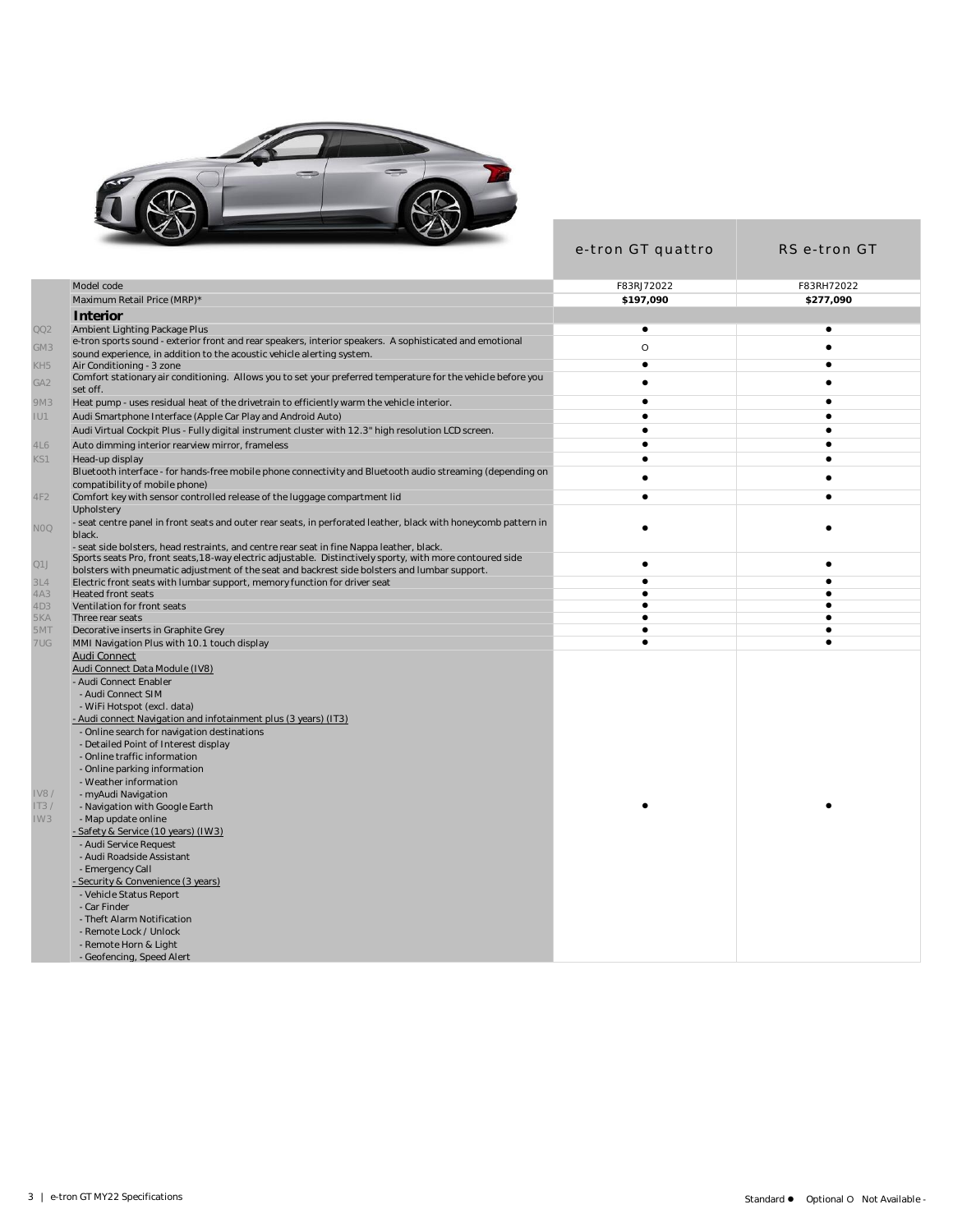

|                                    |                                                                                                                                                                        | e-tron GT quattro | RS e-tron GT |
|------------------------------------|------------------------------------------------------------------------------------------------------------------------------------------------------------------------|-------------------|--------------|
|                                    | Model code                                                                                                                                                             | F83RJ72022        | F83RH72022   |
|                                    | Maximum Retail Price (MRP)*                                                                                                                                            | \$197.090         | \$277.090    |
| 9VD                                | Audi Sound system - 150W, 10 speaker                                                                                                                                   | ٠                 |              |
| 9VS                                | Bang & Olufsen Premium sound system - 710W, 16 speaker                                                                                                                 | $\circ$           | $\bullet$    |
| 7M9                                | Scuff plates with aluminium inserts, illuminated                                                                                                                       | $\bullet$         | $\bullet$    |
| 1XW                                | Sports contour multifunction steering wheel, leather, 3 spoke, flat bottomed, with shift paddles.<br>Perforated grip area                                              | $\bullet$         |              |
| 1XP                                | Sports contour multifunction steering wheel, leather, 3 spoke, flat bottomed, heated, with larger metal shift<br>paddles.<br>Full perforated rim.                      | $\circ$           | ٠            |
| VF1                                | Pedal cluster and foot rest in stainless steel                                                                                                                         |                   | $\bullet$    |
| 6NJ                                | Headliner in Black fabric                                                                                                                                              | $\bullet$         | ٠            |
| 7HA                                | Upper and lower interior elements in leatherette                                                                                                                       | ٠                 |              |
|                                    | <b>Exterior Options</b>                                                                                                                                                |                   |              |
|                                    | Audi Exclusive paint                                                                                                                                                   | POA               | POA          |
| 47H                                | 20" alloy wheels in 5-double-spoke offset style, black, diamond turned                                                                                                 | $\bullet$         | <b>NCO</b>   |
| 47K                                | 20" alloy wheels in 5-double-spoke offset style, platinum grey                                                                                                         | <b>NCO</b>        | <b>NCO</b>   |
| 471                                | 20" alloy wheels in 5-spoke aerodynamic module style, black, diamond turned                                                                                            | \$1,250           | <b>NCO</b>   |
| 47J                                | 21" alloy wheels in 10-spoke trapezoidal module style, black, diamond turned                                                                                           | \$4,000           | $\bullet$    |
| 47L                                | 21" alloy wheels in 10-spoke trapezoidal module style, platinum grey, diamond turned                                                                                   | \$4,000           | <b>NCO</b>   |
| 54C                                | 21" alloy wheels in 10-spoke trapezoidal module style, matte titanium grey, diamond turned                                                                             | \$4,000           | <b>NCO</b>   |
| 441                                | 21" alloy wheels in 5-double-spoke concave module style with graphic print, black                                                                                      | \$6,250           | \$2,250      |
| 4ZD                                | <b>Black Optics styling package</b>                                                                                                                                    | \$2,750           | \$2,750      |
| 4ZP                                | Black Optics styling package Plus (with Audi rings and lettering in black)                                                                                             | \$3,500           | \$3,500      |
| 6H1                                | Single frame grille in body colour                                                                                                                                     | \$1,000           | \$1,000      |
| 6H2                                | Single frame grille in black (forces 4ZD or 4ZP)                                                                                                                       | <b>NCO</b>        | <b>NCO</b>   |
| 6FJ                                | Exterior mirrors in black (only with 4ZD or 4ZP)                                                                                                                       | \$300             | \$300        |
| 6FQ                                | Exterior mirrors in carbon (only with 4ZD or 4ZP)                                                                                                                      | \$2,000           | \$2,000      |
| 3FI                                | Carbon roof (no panoramic sunroof). Visible varnished carbon fibre.                                                                                                    | \$10,750          | \$10,750     |
| 5L3                                | Gloss carbon styling package - side air ducts, front, inlays in the door trim strips and horizontal bar in the rear<br>diffuser in gloss carbon (only with 4ZD or 4ZP) | \$9,500           | \$9,500      |
| PXC                                | Matrix LED headlights with Audi laser light and dynamic light design, dynamic indicators.<br>LED rear lights with dynamic light design and dynamic indicators.         | \$6,500           | $\bullet$    |
| PC1                                | Steel brakes with tungsten carbide coating and black brake calipers                                                                                                    | \$8,250           | <b>NCO</b>   |
| PC <sub>2</sub>                    | Steel brakes with tungsten carbide coating and orange brake calipers                                                                                                   | \$8,250           | <b>NCO</b>   |
| PC3                                | Steel brakes with tungsten carbide coating and red brake calipers                                                                                                      | \$9,750           | $\bullet$    |
| PC5                                | Ceramic brakes and anthracite grey brake calipers                                                                                                                      | \$25,500          | \$15,900     |
| PC6                                | Ceramic brakes and red brake calipers                                                                                                                                  | \$25,500          | \$15,900     |
| PC7                                | Ceramic brakes and blue brake calipers                                                                                                                                 | \$25,500          | \$15,900     |
| KB4                                | On board charger - up to 22kW AC (available from CW48)                                                                                                                 | \$3,750           | ٠            |
| EH <sub>2</sub><br>NW <sub>2</sub> | Charging System Connect<br>- Vehicle charging cable - 7.5m (EH2)<br>- Charge System Connect (NW2)                                                                      | \$3,000           |              |